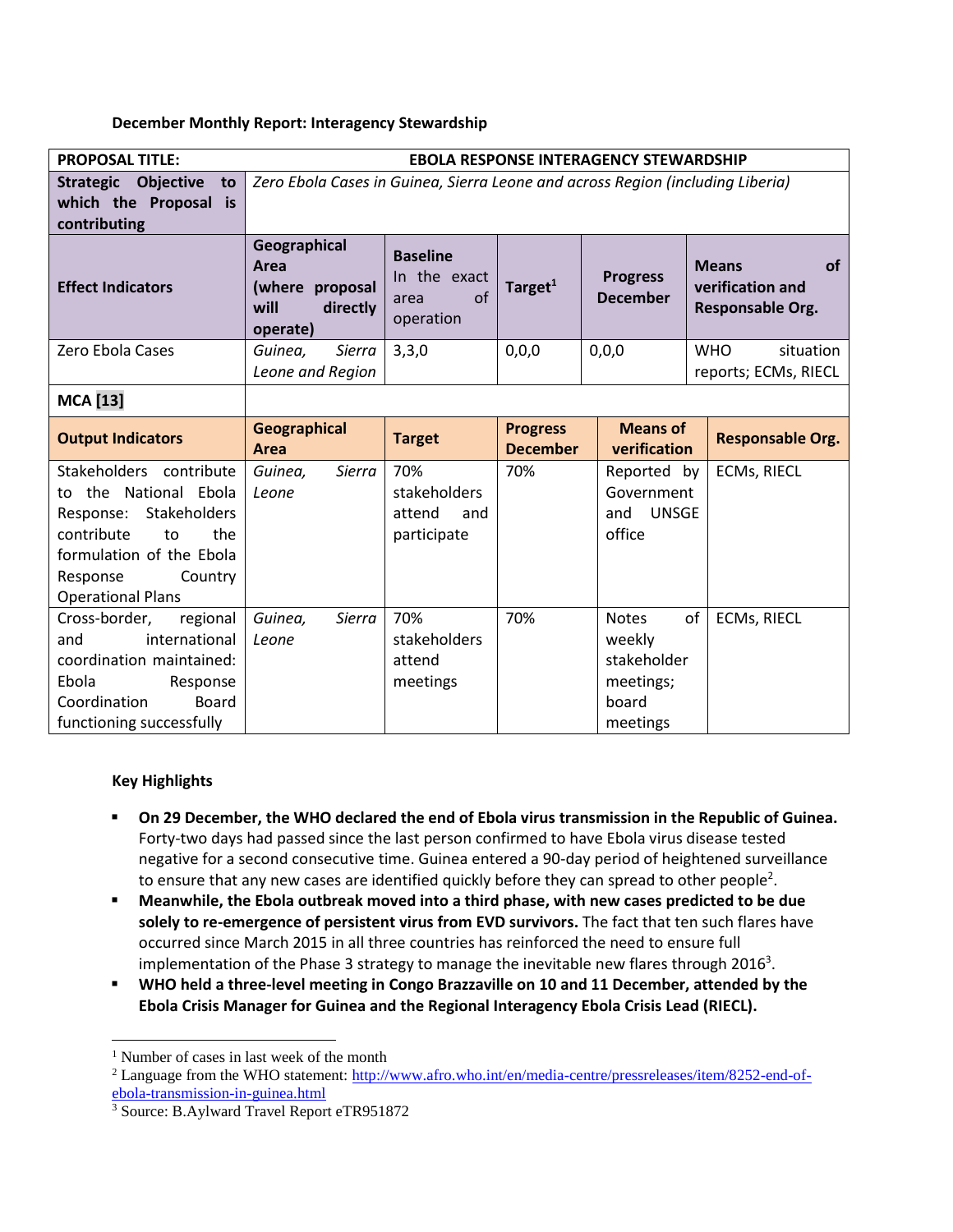Discussions included: planning frameworks for intensified Ebola surveillance in 2016; rapid-response team capacity development; and survivor care, screening, and counselling.

 **The 10th ICE Coordination Board Meeting was held on 17 December**. Discussions focused on future resources to support the work of the UN Resident Coordinators who take over from ICE in January 2016. Plans were confirmed for a further meeting in February 2016 (at the suggestion of Dr. Bruce Aylward) to review progress made since December 2015. Note: meeting now due to take place early March 2016.

# **Regional and International Coordination**

A WHO three-level Ebola Response Meeting was convened on 10 and 11 December 2015 at the WHO African Regional office in Brazzaville by the African Regional Director. It brought together senior WHO HQ, regional and country office staff together with the RIECL and the ECM for Guinea. The primary purposes of the meeting were to accelerate, plan and manage the transition of responsibilities across the three levels of the organization in alignment with the planned transition from response to recovery; to review and address major programmatic risks and outstanding technical issues; and to establish a common plan of work and communications through to the end of Phase 3 (March 2016). RIECL and the ECM for Guinea used the opportunity to update WHO colleagues on the work of other partners and to discuss the support needed for the Ebola affected countries into 2016, including in the areas of intensified Ebola surveillance; rapid-response team capacity development; and survivor care, screening, and counselling<sup>4</sup>. It was agreed that WHO will convene a meeting of country teams and partners in February to look at prevention, detection and response activities. The purpose will be to ensure best practices are shared across the three countries, capacities in place are robust, and any gaps are addressed.

The 10<sup>th</sup> ICE Coordination Board Meeting was held on 17 December via teleconference<sup>5</sup>. The discussion focused on future resources to support the work of the UN Resident Coordinators (RCs) who take over from ICE in January 2016; and confirmed a plan for a further meeting in February 2016 (at the suggestion of Dr. Bruce Aylward) to review progress made since December 2015. Note: meeting now due to take place early March 2016. Reference was made to the handover matrix developed by ICE, OCHA and RC personnel that showed the movement of responsibilities from ICE to RCs. The meeting also reviewed an overview of survivor support strategy development and a summary of rapid-response plan development for the three countries<sup>6</sup>.

The RCs for Guinea and Sierra Leone and the RC designate for Liberia provided updates on survivor support planning in their respective countries. The RC for Guinea, Seraphine Wakana, advised that the survivor-support strategy in Guinea includes provisions for a comprehensive package that addresses the needs of survivors as individuals and as members of communities and families. She highlighted the shortage of funding available for the strategy. The interim RC for Sierra Leone, Gabriel Rugalema, provided an overview of the semen-testing program underway in that country as part of Project Shield. He also outlined efforts to address the discrepancy between the number of registered survivors and the estimated number. The interim RC in Liberia, Kamil Kamaluddeen, advised that national actors in that country are developing a survivor policy that entails a harmonized package for survivors, a strategy for registering survivors not yet recorded in the national database, and a plan to ensure that survivors have

 $\overline{\phantom{a}}$ 

<sup>4</sup> Source: B.Aylward Travel Report eTR951872

<sup>5</sup> Minutes of the ICE Board Meeting, 17 December 2015

<sup>6</sup> Documents shared by ICE team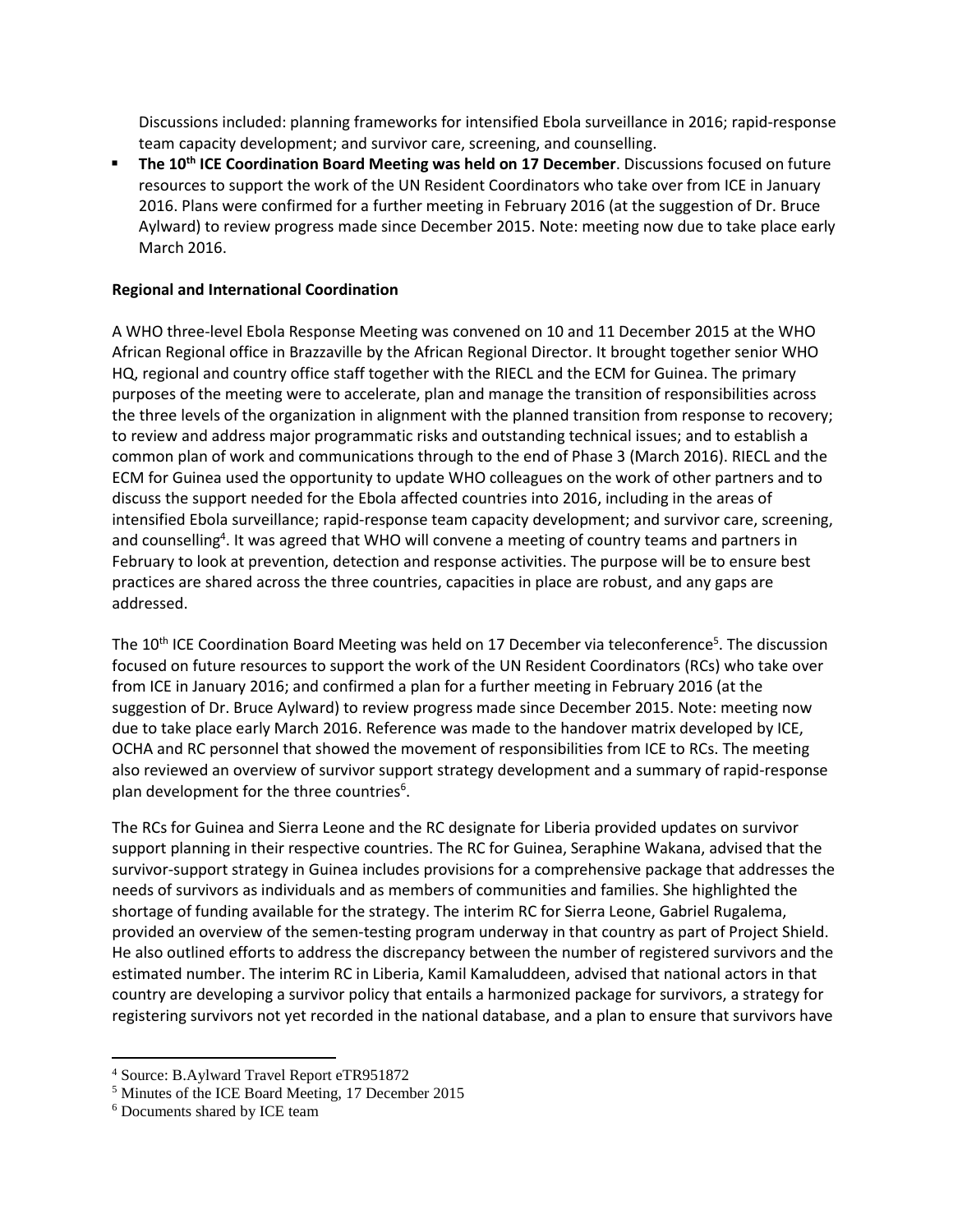access to clinical care and screening.

With regard to rapid response planning, Dr. Bruce Aylward advised that the recent outbreak in Monrovia obviated the need for a simulation in Liberia at this time, as the response provided an opportunity to assess the strengths and weaknesses of the response. These insights will be used to refine the rapid response plan. He added that Sierra Leone has held two simulations, though there is still some work to be done in Guinea to ensure that agencies fully understand their roles and responsibilities. He advised that a simulation exercise in Guinea is tentatively planned for January 2016. Operational partners are yet to explicitly commit personnel to rapid-response capacity, but have expressed agreements of intent to backstop critical functions at the institutional level, should the need arise. Dr. Aylward added, however, that he received very strong commitments from members of the GOARN Steering Committee about their willingness to mobilise within 72 hours to backstop teams. He advised that this arrangement, when combined with WHO's capacity, should be satisfactory. Special Envoy Nabarro suggested there needed to be written commitments from agencies by mid-January, and offered his assistance to obtain them.

SE Nabarro provided an overview of the status of the Ebola Multi-partner trust fund (MPTF), advising that the total amount received stands at US \$160 million and the amount disbursed at US \$147 million. He advised that the priorities for the remaining funds are transition support (US \$1.8 million), survivor support, maternal health, and support for vaccine trials. He added that the MPTF Advisory Committee met on 16 December, and that he will continue to oversee the fund into 2016. He estimated that the fund will remain open until at least September 2016. OCHA's Annette Hearns advised that OCHA intends to set up a financial tracking system to monitor contributions to phase 3 of the response. She explained that the system will track the contribution of resources by country, agency, and donor. It is expected to be online in a matter of weeks. The Office of the Special Envoy's Matthew Willis briefed on the development of the Resources for Results 5 report, which is due to be finalised and published shortly. He noted that, despite initial appearances, analysis of donor contributions and agency spending across the three affected countries reveals funds have been distributed fairly evenly.

The RIECL Peter Graaff invited the RCs to provide an update on the status of deployment of coordination personnel to their offices. RC Guinea advised that the handover of tasks is proceeding without difficulties in Guinea: a handover meeting with the ECM is scheduled for 22 December, and she expects to have additional coordination personnel in place in early January. RC Sierra Leone reported that the transition is going smoothly in Sierra Leone: he will inherit a staff member from the ICE team (a secondment from WHO) and will complete the recruitment process shortly thereafter. RC Liberia advised that the transition has already taken place in Liberia, and that there are no problems related to integration or coordination. Regarding regional leadership and coordination, Nana Toure-Sy informed the RCs that they should expect to soon be called on to develop and present country plans in person to the Regional Director's team. WHO's Bruce Aylward noted that "we are now working under the RCs' direction" in the three countries, but will remain deeply involved in phase 3 of the response.

#### **Guinea**

On 22 December a meeting of the Ebola Emergency Response Team (ERT) was held. The meeting covered the latest epidemiological situation; a debriefing on the WHO three level meeting in Brazzaville and the meeting of ICE; and the transition of coordination structures for the Ebola response into 2016. With regards to the transition of coordination structures it was agreed that the ERT and inter-cluster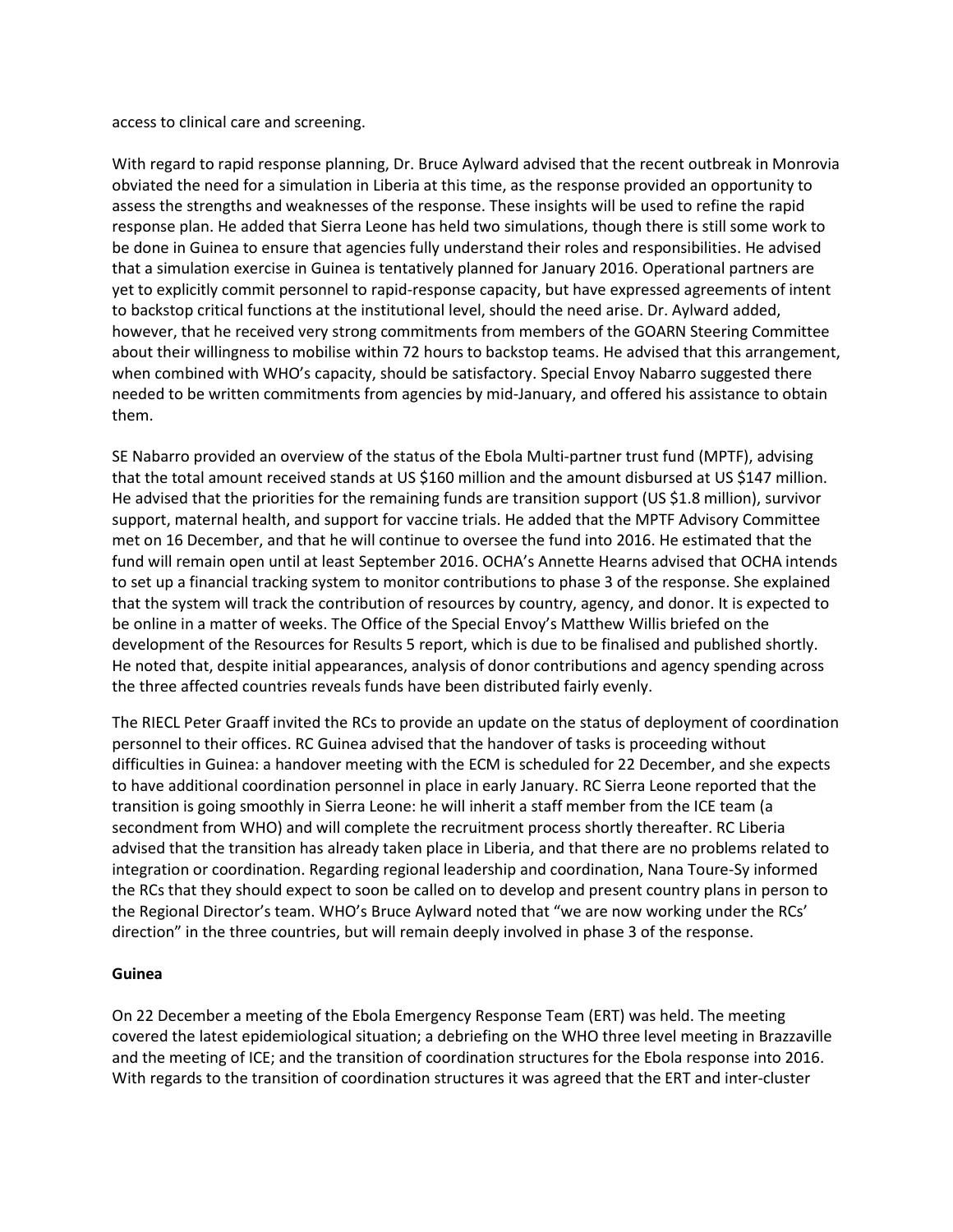group would transition to the structure that existed before the ERT, namely the Inter-Agency Standing Committee. 7

Guinea ECM held a meeting with ambassadors on 9 December attended by the Ambassadors of the EU, France, Germany, Japan, the USA and Russia. The group discussed the epidemiological and political situation, and ECM Guinea highlighted three important areas moving forward. The first area is ensuring the successful management of the Ebola outbreak in 2016 using the structure in place at the RC. Second, the need to address the issue of survivors and the attendant risk of future flares, which will require continued monitoring. He also noted that Guinea has the advantage of having the smallest number of survivors, and that most contacts have been vaccinated. Third, with the majority of teams leaving Guinea at the end of the year, a strategy is being put in place to ensure rapid-response teams are able to deploy to the field. It was also noted that the national coordination cell will become a kind of agency within the Ministry of Health, and will deal with epidemics including Ebola moving forward<sup>8</sup>.

On 29 December WHO declared the end of Ebola virus transmission in the Republic of Guinea. Forty-two days had passed since the last person confirmed to have Ebola virus disease tested negative for the second consecutive time. Guinea subsequently entered a 90-day period of heightened surveillance, due to expire on 27 March, to ensure that any new cases are identified quickly before they can spread to other people.

ECM Guinea concluded his secondment from the World Food Program to WHO on 30 December, handing over his duties to the RC and WR Guinea. He travelled to New York and Geneva to debrief on his mission from 28 November to 7 December<sup>9</sup>.

## **Sierra Leone**

 $\overline{\phantom{a}}$ 

A combined meeting of the Ebola Frontline and Development Partners was held on 1 December. The discussion covered a briefing on the recent flare in Liberia and response from the RIECL; an update on inter-agency support for rapid-response; and a briefing from the International Organization for Migration (IOM) on the health-screening process in Sierra Leone.

Rob Holden, the inter-agency focal point for rapid-response team planning, noted that detailed work has been done and a number of agencies are involved in the process. Over the last month, progress was made in several areas, notably in more clearly defining roles and responsibilities, and lines of reporting. The goal is a flexible, agile rapid response capacity able to deploy immediately on the detection of a new case or other trigger. The group now has a good understanding of where there are critical issues and challenges. A walk-through of the response plan was done on 11 November with heads of organisations, and discussion in the meeting focused on the key issues that arose from that exercise, particularly with regards to leadership at the national and district level. According to the plan, the RC convenes the response team, and appoints an appropriate incident commander in the event that the team is deployed. Incident commanders will be appointed according to their leadership abilities, rather than technical expertise. OCHA has drafted and circulated a set of required competencies for comment.

<sup>7</sup> Minutes of the ERT, December 22 2015

<sup>8</sup> Minutes of Meeting with Ambassadors, December 9 2015

<sup>&</sup>lt;sup>9</sup> ECM Guinea Travel Report eTR119347